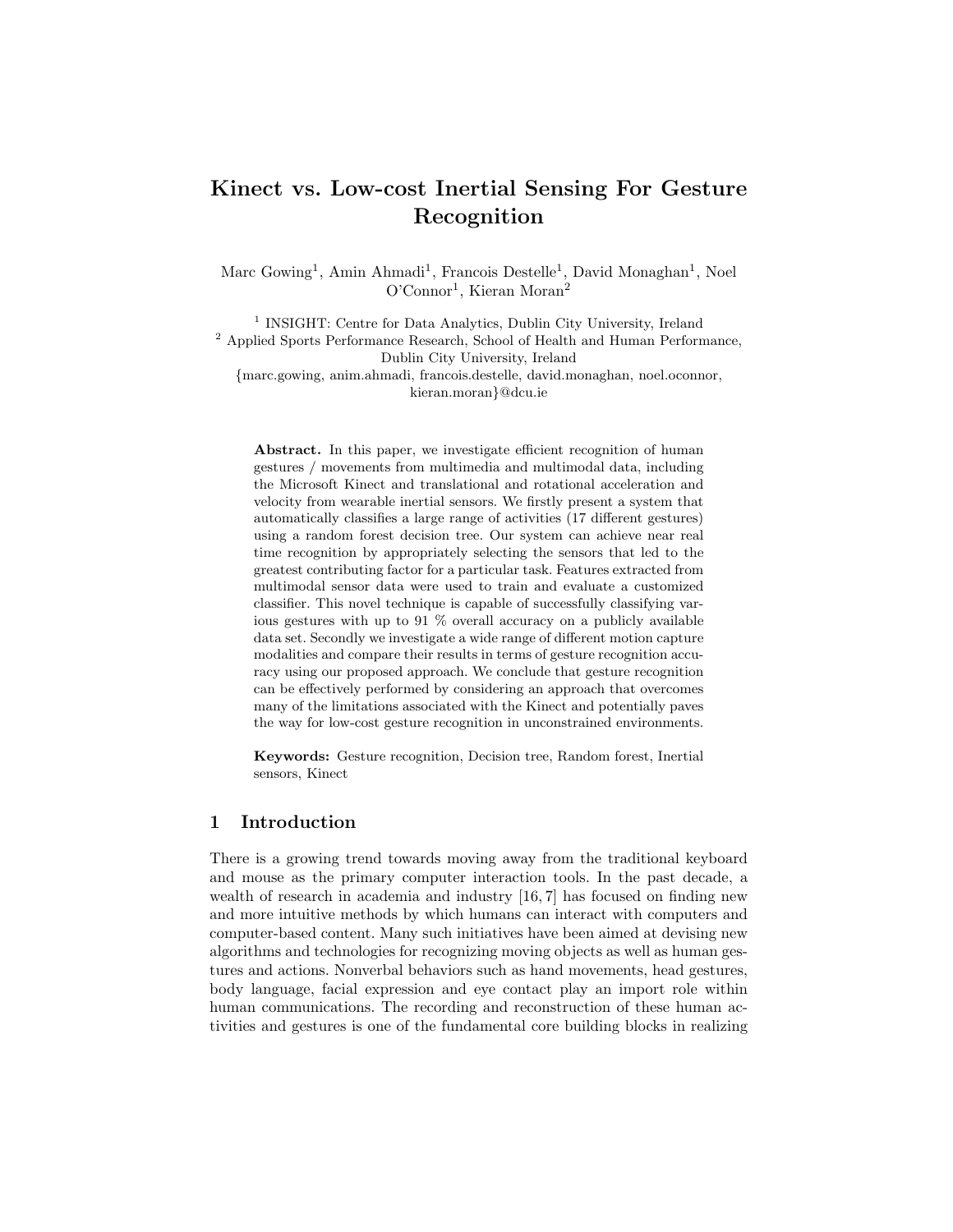any advanced human/computer interaction system that is free from a keyboard and mouse.

Increasingly, this effort is driven by new application opportunities in 3D multimedia computing and modeling. The natural output of 3D multimedia capturing, processing, and scene reconstruction are novel virtual immersive environments that require more sophisticated control/interaction mechanisms than a simple point and click. In such scenarios, interaction or control based on human gestures seems a more intuitive and comfortable approach for end users [11, 8]. In certain applications, we will wish to visualize the real-time motion and actions of other users in the same immersive environment in order to experience a truly shared collaborative experience [4, 5]. In either case, approaches to real-time human gesture recognition in the real world are required so that the resulting gestures can be used to produce the required effect in the virtual world.

In recent years, the Microsoft Kinect has been a key driver for a new form of hands free interaction. As a low-cost and widely available approach to human motion sensing, the Kinect and the associated open source libraries have enabled researchers to target a range of next generation novel multimedia applications [3, 17]. However, the Kinect is not without its own limitations. Whilst it constitutes a practical approach to breaking the tether to mouse/keyboard, it is still rather limited in terms of its practical application, restricting movement sensing to indoor and to a limited spatial volume (typically 3m x 3m) [18]. In this paper, we consider other sensors that in theory allow movement sensing outside of these constraints, potentially opening up the possibility of human-computer interaction "in the wild" i.e. in unconstrained environments, that could then subsequently be mapped to novel multimedia experiences in immersive environments.

In general, the recording and reconstruction of human motion is referred to as Motion Capture (or MoCap for short). MoCap is a well-studied and broad research area that has been explored in multiple different research fields including computer vision, computer graphics and even body sensor networks [15, 12, 19, 14]. The various different approaches are numerous and include approaches based on mechanical, inertial, magnetic, acoustic and visual sensing etc. After a suitable MoCap system has been identified for a particular requirement and human motion has been captured, the next step is to perform gesture recognition. That is, it is required to infer some semantic meaning to the movements being performed. This can often be accomplished by manually annotating the captured motion followed by machine learning, i.e. a human observer will watch the action being performed and decide what movement or gesture has been recorded and then a suitable machine learning technique can be used to enable an automatic system to recognize similar actions for previously unseen data. It should be noted that the complexity and speed of such systems often increase exponentially when additional gestures are added to the system. The key tenets of the work that we present here are the need for real time applications that remain low-cost.

Recent advancements in microelectronics and other technologies mean that inertial sensors are gaining popularity to monitor human movements in a number of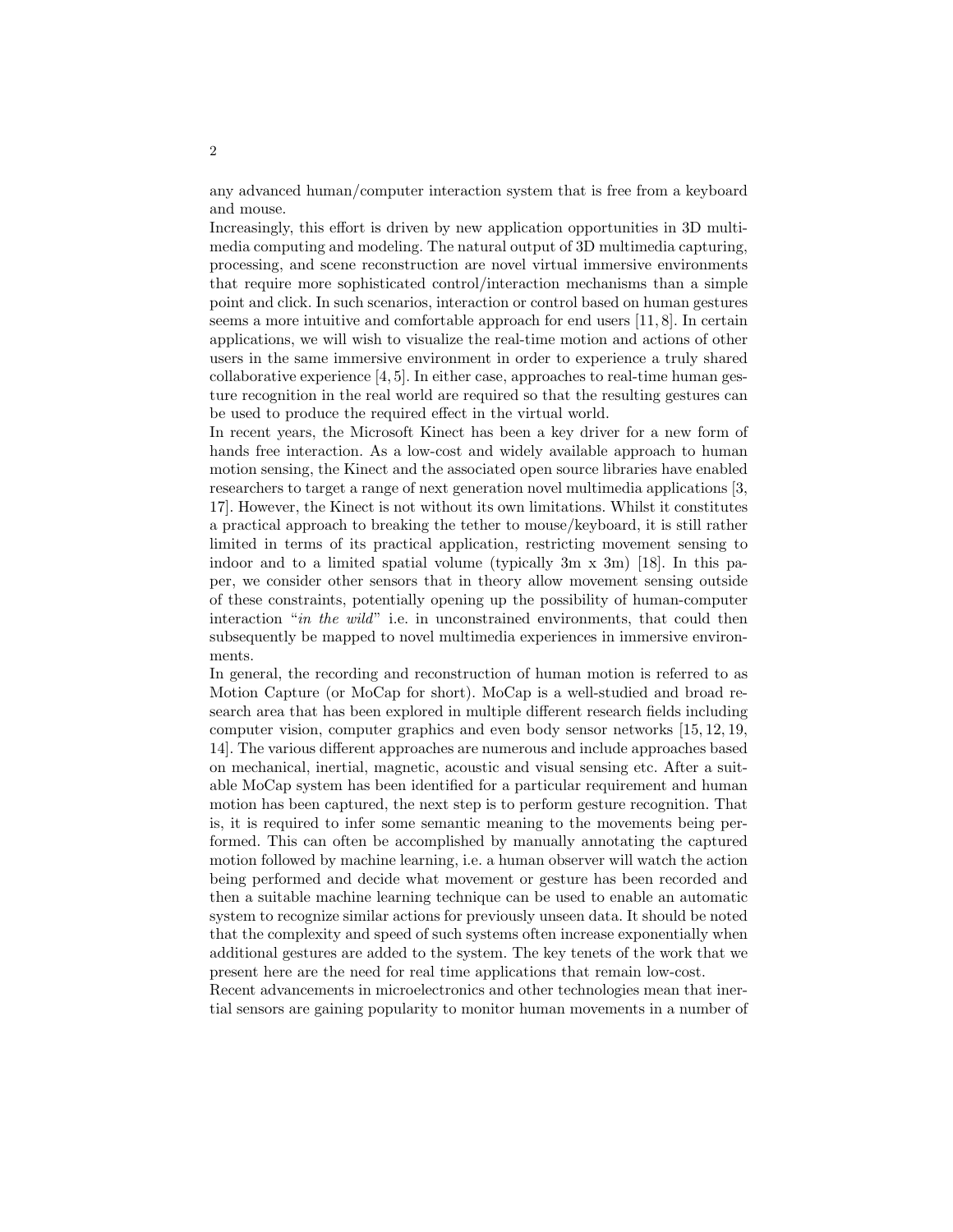sporting [2], rehabilitation [6] and everyday activities [9]. MEMS inertial sensing technology is already integrated by default into many consumer devices - virtually every smart phone and many computer games controllers (e.g. the Nintendo Wii). MEMS inertial sensors are being widely used in MoCap research due to the following reasons:

- They are miniaturized and lightweight so they can be placed on any part or segment of a human body without hindering performance.
- The cost of such sensors is falling dramatically as they start to persuade mass market consumer devices.
- They can be utilized to capture human movement/actions in real unconstrained environments (e.g. outdoor environments with variable lighting conditions) to obtain accurate results.
- They can be used to provide real time or near real time feedback.

On the other hand, Microsoft Kinect comes with an RGB camera and a depth sensor, which in combination provide full-body 3D motion capture capabilities and gesture recognition. This inexpensive technology is also widely being used for gesture recognition mainly due to the following reasons:

- Using Kinect allows users to avoid wearing body sensors when performing the movements.
- We can extract skeleton data using off-the-shelf software such as Kinect SDK and OpenNI.
- Kinect sensors can be used to obtain real time feedback.

In order to investigate the relative benefits of both approaches in terms of gesture recognition, in this paper we have investigated the use of wearable inertial sensors and a Microsoft Kinect depth sensor to classify a wide range of activities performed by five different subjects. We compare the gesture recognition results obtained from inertial sensors with that from the Kinect sensor using a customized Random Forest decision trees. In addition, we simulated an ultra low-cost system where only a small number of low rate inertial sensors are available by using down sampled data (from 256 Hz to 32Hz) from only three sensors (three out of eight worn sensors).

The paper is organized as follows. In Section 2 we explain the dataset and also describe the sensor modalities used in this paper. In Section 3 we fully explain the methodology. We then provide our results and discussion section and finally conclude and highlight our contributions.

# 2 Dataset

We use a gesture recognition dataset that includes recordings of human subjects performing various gestures and activities (17 in total) such as simple actions, training exercises and diverse sports activities. The dataset encompasses recordings of five subjects whose actions were captured using eight wearable inertial sensors and one Microsoft Kinect. The inertial system was mounted on eight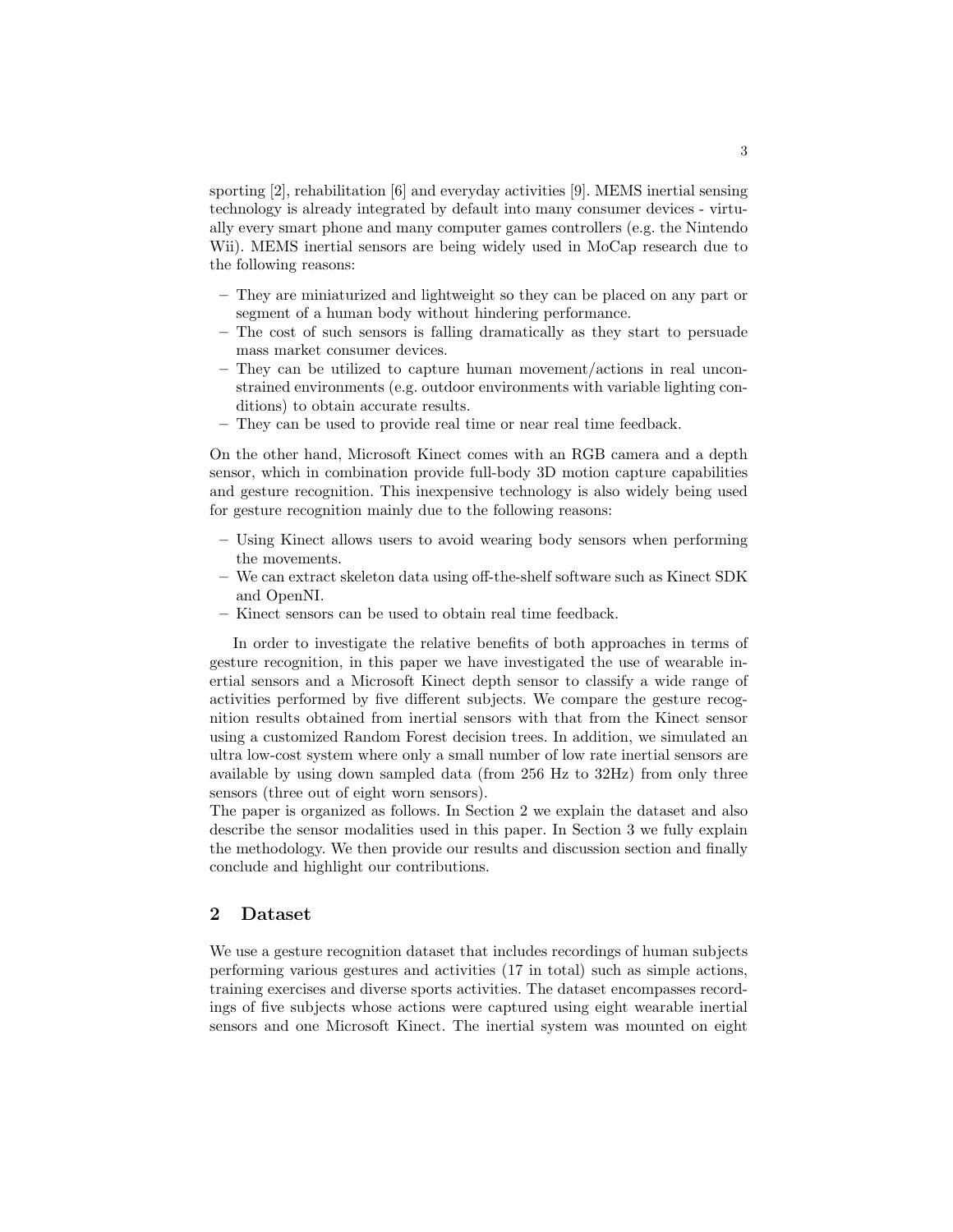different places on the body and then s/he was asked to carry out random movements to ensure that s/he felt comfortable with the system and that the system was not limiting their movements. Next, the subject was asked to perform a series of actions. The performed actions can be divided into the following categories:

- 1. Simple actions (hand waving, knocking on the door, clapping, throwing, punching, push away by both hands).
- 2. Training exercises (jumping jacks, lunges, squats, punching and kicking).
- 3. Sports activities (golf drive, golf putt, golf chip, tennis forehand, tennis backhand, weight lifting, walking).

Once the sensors were switched on and worn by a subject, they were tapped separately to use the acceleration spike to synchronize all the inertial sensors. After the synchronization process, all participants performed each action/movement five times before starting the next action.

One Kinect camera was also setup about two meters away in front of the subject to capture the front body part movement. The inertial sensors were synchronized with the recorded images by clapping three times before each recording so that a specific event could be identified. The data set along with all annotations is available for download from: http://mmv.eecs.qmul.ac.uk/mmgc2013.

## 2.1 Sensors

We chose wearable inertial sensors and the Microsoft Kinect since they are lowcost and are each gaining in popularity in the area of human movement monitoring and gesture recognition due to their accuracy and potential for real time applications.

Kinect Since very recently, computer game users can enjoy a novel gaming experience with the Xbox, thanks to the introduction of the Microsoft Kinect sensor, where *your body is the controller* <sup>1</sup>. Like the Nintendo Wii sensor bar, the Kinect device is placed either above or below the video screen. However, the Kinect adds the capabilities of a depth sensor to those of a RGB camera, recording the distance from all objects that lie in front of it. The depth information is then processed by a software engine that extracts, in real time, the human body features of players, thus enabling the interaction between the physical world and the virtual one. The Kinect dataset recordings of subjects' activities were captured using the OpenNI drivers/SDK. We employed the widely known NiTE framework to track the 3D skeleton for each subject from the Kinect sensor which in turn can be used to extract subjects' joint positions and angular velocities. Estimation of 3D joints position and orientation is illustrated in Fig 1.

<sup>1</sup> http://www.xbox.com/en-US/KINECT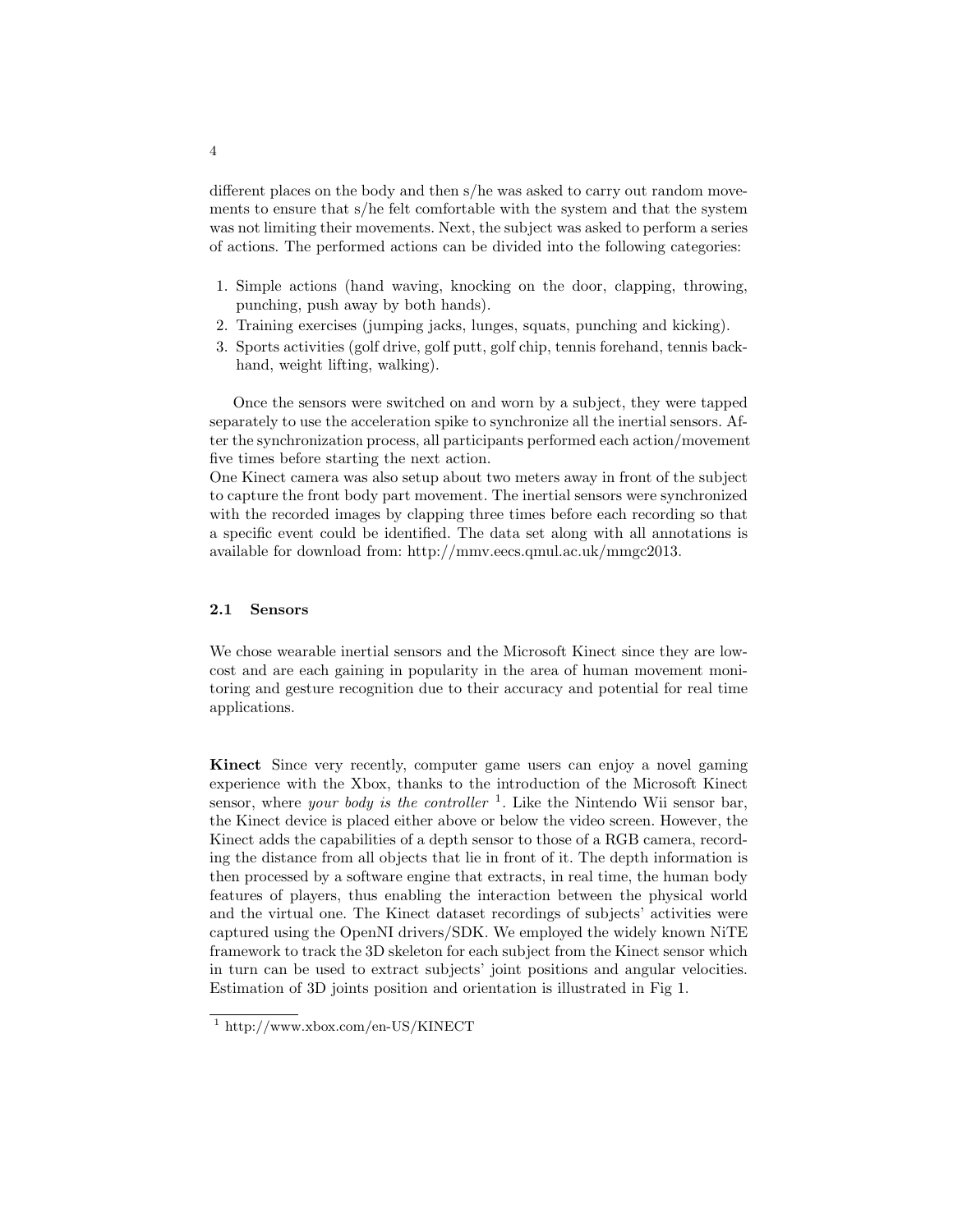

Fig. 1. Estimation of 3D joint positions from the Kinect sensor. (a) The Kinect skeleton and the local coordinate system at each joint. (b) A real scene point cloud and the visualization of its skeleton computation in real time.

| Features                   | Values                                                                                         |
|----------------------------|------------------------------------------------------------------------------------------------|
| Resolution (Acc, Gyr, Mag) | 12 bit, 16 bits, 12 bits respectively                                                          |
| Sampling rate              | Scalable up to 512 Hz                                                                          |
| Sensor range               | Acc: scalable up to 8G<br>Gyro: scalable up to $2000/\mathrm{s}$<br>Mag: scalable up to $8.1G$ |
| Connectivity               | Bluetooth-Class 1(100m range), Micro SD card                                                   |
| Dimension                  | $57 \times 38 \times 21$ mm                                                                    |
| Weight                     | 49g including housing and battery                                                              |

Table 1. Technical specifications of the inertial sensor units.

WIMU In general, a Wireless/Wearable Inertial Measurement Unit, or WIMU, is an electronic device consisting of a microprocessor board, on-board accelerometers, gyroscopes and magnetometers and a wireless connection to transfer the captured data to a receiving client. WIMUs are capable of measuring linear acceleration, angular velocity, and gravitational forces and are often used in MoCap systems. Technical specifications of the WIMUs we have utilized are summarized in Table 1. In the dataset eight WIMUs were attached to different parts of the subjects to capture their activities. In particular, sensors were attached on the left/right wrist, left/right ankle, left/right foot, waist and chest of all participants. Placement of inertial sensors on a subject's body is depicted in Fig 2.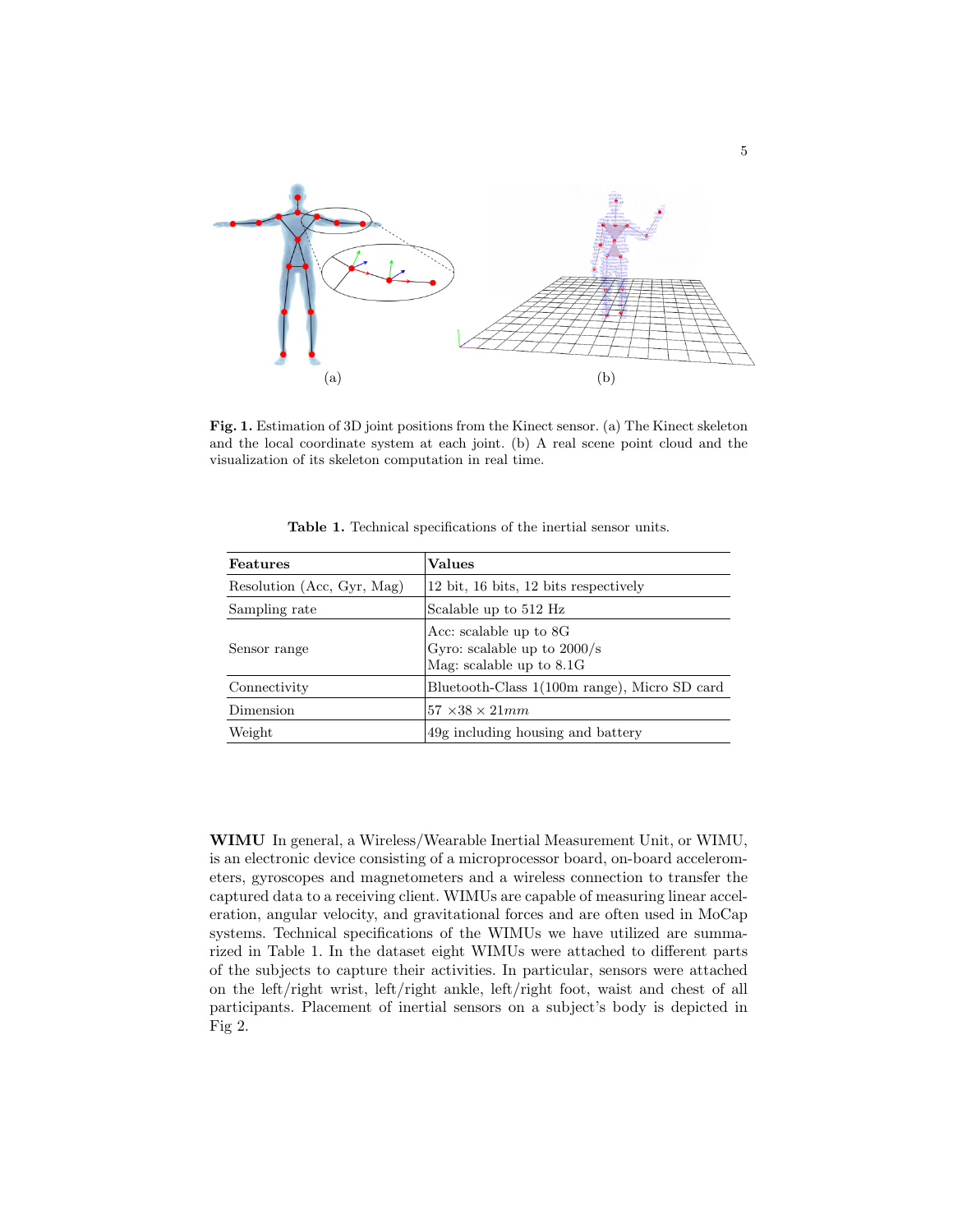

Fig. 2. Placement of inertial sensors on subjects body is shown. The lighter colored sensor indicates that the sensor is attached to the subject's lower back.

# 3 Methodology

To facilitate real time gesture recognition, we chose to extract features based on a sliding window approach. A fixed window size of one second was chosen based on an experimentally derived average duration of all gestures, with a 50% overlap. At each step, we compute temporal features from each modality.

For the final recognition system, different features were calculated from the onesecond windows to compress the information of interest in the data. We initially calculate a large set of features for each sensor signal, and apply a standard sequential feature selection technique [1] to identify the most discriminative features prior to training our classification model. The following sections outline the procedure in more detail.

#### 3.1 Feature Selection

In the dataset, each subject performs the full list of actions as one long continuous sequence of motion. Therefore, each sequence contains many instances of unlabeled data, where the subject is deemed to not be performing one of the predefined actions. Rather than segmenting the motion sequence into examples of predefined actions only, we instead chose to include the full sequence in our training phase. We use any instances of unlabeled data as negative examples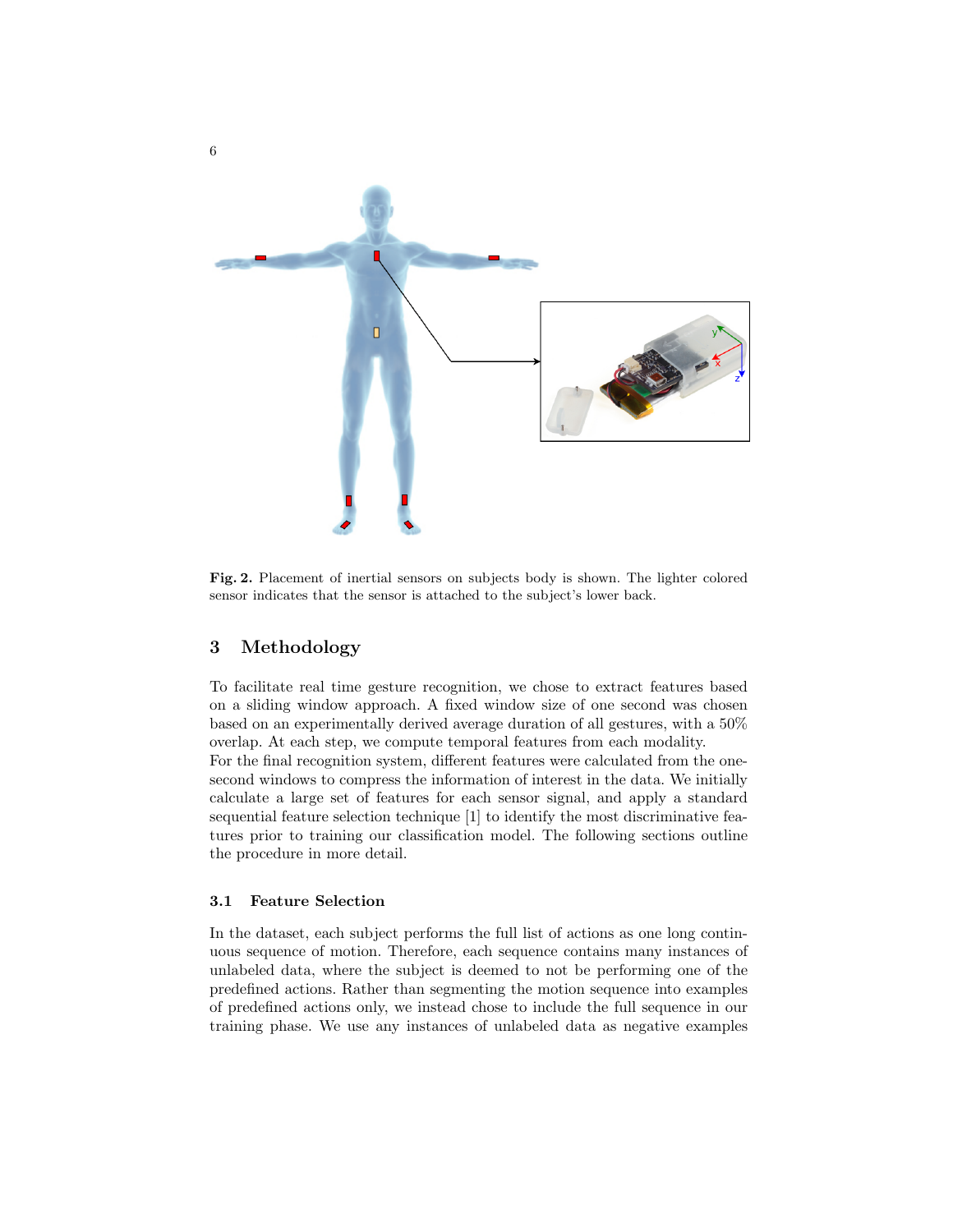in our training set. The rationale for taking this approach is that, during real time operation there will be many instances where a subject is not performing any action at all, and it is more desirable to classify the gesture as unknown rather than misclassifying it as one of the known actions. A sliding window of 1 second, with a 0.5 second step size was chosen as the duration of each gesture is relatively short. The annotation label was applied to the data if the start time of the sliding window was within 0.5 seconds of the action start time or 0.5 seconds of the action end time. These features were computed for each Kinect joint orientation (u, v and w axis), accelerometer  $(x, y, z)$  and z axis), magnetometer (x, y and z axis) and gyroscope sensor (x, y and z axis). To extract features from the Kinect, we relied on the orientation estimates provided by the NiTE skeleton tracker. We opted to use joint orientation estimates instead of positions due to the fact they are robust to changes in the user's global root orientation, and they do not require retargeting/normalization to an average skeleton of all users. From two subsequent local coordinate systems  $P: \{u, v, w \in \mathbb{R}^{3 \times 3}\}\$  and  $P' : \{u', v', w' \in \mathbb{R}^{3 \times 3}\}\$ linked to a skeleton joint, we define a unique rotation matrix  $M$  as:

$$
P' = M.P.
$$
 (1)

Let the quaternion  $q$  be the modelization of the 3D rotation from  $P$  to  $P'$ . We divide this 3D rotation in two separate 2D rotations modeled by quaternions:

$$
\begin{cases} q_u: \{A_u^x, A_u^y, A_u^z, \varphi_u\} \\ q_v: \{A_v^x, A_v^y, A_v^z, \varphi_v\} \end{cases}
$$
 (2)

where  $A_u, A_v \in \mathbb{R}^3$  are the axis of rotation from u to u' and from v to v', while  $\varphi_v, \varphi_v \in \mathbb{R}$  are the deviation angles:

$$
\begin{cases} A_u \equiv u \times u' \\ \varphi_u = u.u' \end{cases} \begin{cases} A_v \equiv v \times v' \\ \varphi_v = v.v' \end{cases} \tag{3}
$$

We now compose these quaternion,  $q = q_u.q_v$  and create the unique rotation matrix  $M$  from  $P$  to  $P'$ . From there, we directly obtain the Euler angles prior to feature extraction, to provide the quantity of rotation about the local x, y and z-axis.

The feature selection process involved extracting a large number of features for every signal in the motion sequence, and then reducing this using the wellknown standard sequential forward selection technique to reduce the number of features and thereby to improve computational cost and to obtain near real time performance. Heuristic features including SMA [10] and Inter axis correlation [20, 13] were derived from a fundamental understanding of how a specific movement would produce a distinguishable sensor signal. For instance, there are obvious correlations, using Pearson correlation test, between left and right wrist movements during all golf swings, walking, pushing with two hands, weight lifting and clapping. Correlation in x and y signals between the left wrist and the right wrist during clapping action (5 times) is shown in Figure 3.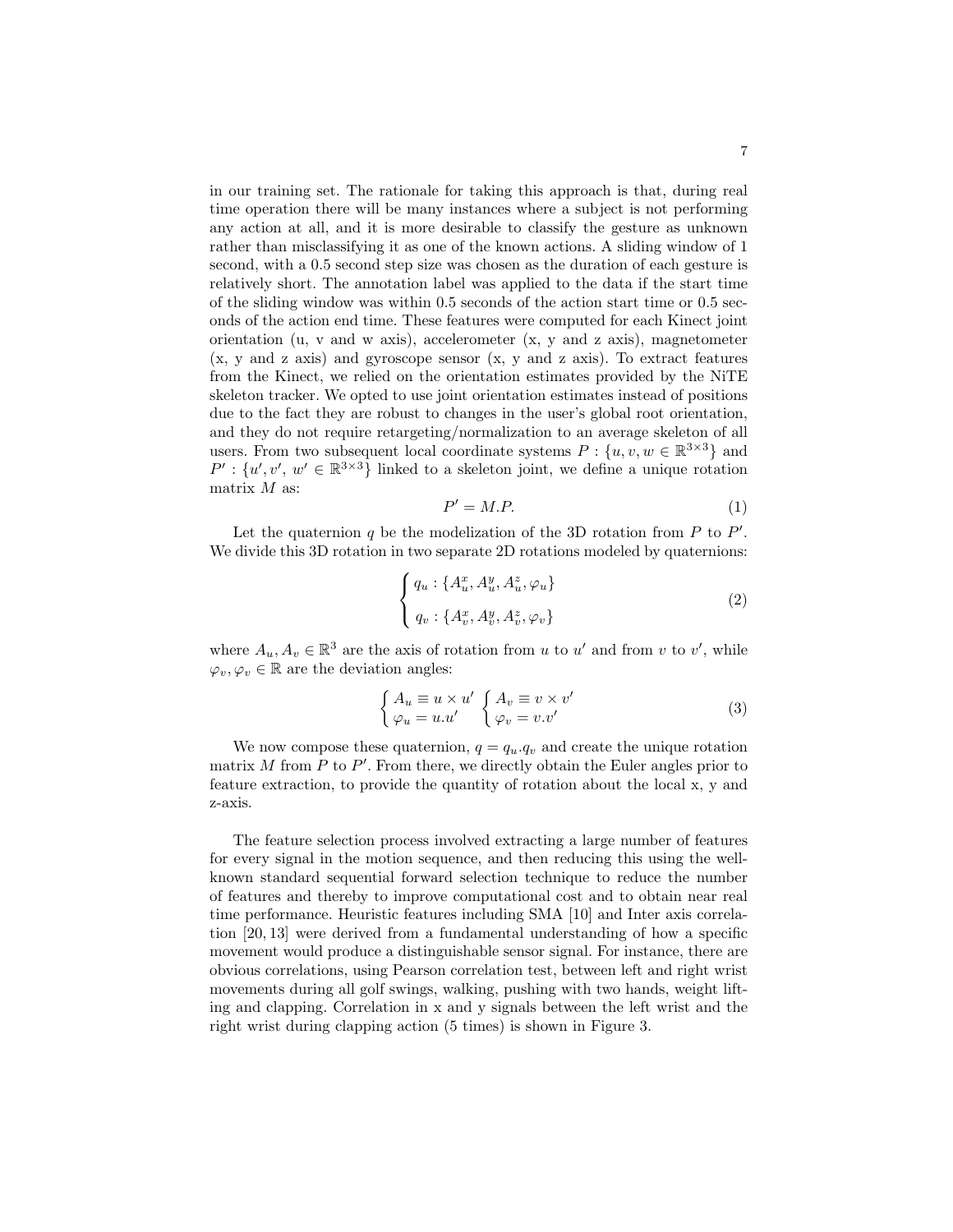

Fig. 3. Correlation in x (solid line) and y (dashed-line) acceleration signals between the right wrist (top) and left wrist (bottom) during clapping action is shown.

#### 3.2 Classification

We investigated a number of different fast decision trees in order to choose one technique to classify all the activities in the dataset using both modalities. We examined Random Forest, Random Tree and C4.5 algorithms and compared the results. Results are shown in Table 2. We have chosen the random forest method, as it provided the best accuracy among the algorithms investigated. In general, random forest does not over fit and it is fast, which makes it suitable for our near real time application. In addition, in this work, we extracted features for all subjects from triple axis inertial sensors and a Microsoft Kinect which results in a large amount of data. Therefore, we needed to apply a method such as random forest, which runs efficiently on large datasets. This method is also capable of providing feedback on what inputs/features are more important so we could enhance our model by removing low-priority features to speed up and implement towards real time application. We found that a random forest consisting of 30 trees provided the best results on our dataset. The results to classify different activities using wearable inertial sensors and Kinect are shown in Table 3.

#### 3.3 Reducing the number of sensors

By observing all the gestures and activities in the dataset, it can be seen that all the activities have upper body movement component so they can be distinguished by upper body movements. Therefore, we only extracted features from three upper body (right wrist, left wrist and chest) sensors to classify the gestures. The advantages of employing a smaller number of sensors are as follows: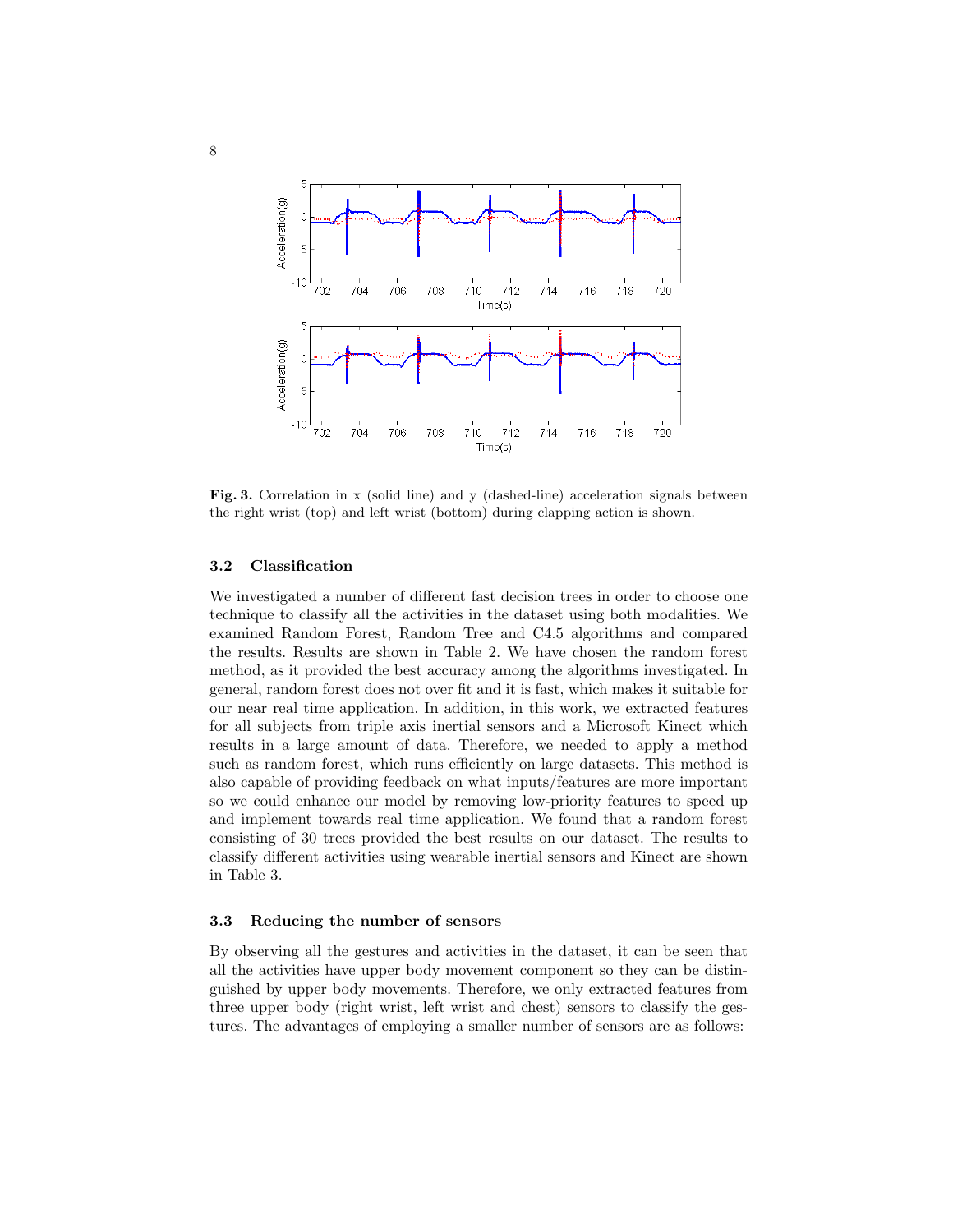| Modality      | <b>Random Forest</b><br>CV(%) | C4.5<br>CV(%) | <b>Random Tree</b><br>CV(%) |
|---------------|-------------------------------|---------------|-----------------------------|
| Kinect        | 80.3157                       | 73.0883       | 68.9196                     |
| Acc           | 89.0725                       | 80.5624       | 78.8357                     |
| Gyr           | 86.4085                       | 78.9097       | 74.0257                     |
| Mag           | 88.3325                       | 81.5491       | 77.7750                     |
| $Acc + Gyr$   | 89.9359                       | 81.6971       | 79.6251                     |
| $Acc+Mag$     | 90.6759                       | 83.4238       | 79.8717                     |
| $Gyr+Mag$     | 88.1845                       | 81.5491       | 77.1830                     |
| $Acc+Gyr+Mag$ | 90.6512                       | 83.9418       | 80.7351                     |

Table 2. Comparison of three decision tree classification algorithms for gesture classification. CV stands for Cross Validation.

Table 3. Results of activity recognition using a range of multimodal sensors.

| Modality      | Sub. 1  | Sub. 2  | Sub.3<br>CV (%) CV (%) CV (%) CV (%) CV (%) | Sub. 4  | Sub. 5  | All Subjs.<br>CV(%) |
|---------------|---------|---------|---------------------------------------------|---------|---------|---------------------|
| Kinect        | 85.1544 | 82.797  | 86.5340                                     | 87.6494 | 87.7039 | 80.3157             |
| Acc           | 90.0238 | 94.5545 | 90.5152                                     | 90.4382 | 87.9548 | 89.0725             |
| Gyr           | 87.6485 | 92.9455 | 88.2904                                     | 86.8526 | 83.1870 | 86.4085             |
| Mag           | 89.3112 | 93.1931 | 92.1546                                     | 88.1806 | 87.9548 | 88.3325             |
| $Gyr + Mag$   | 89.4299 | 93.0693 | 92.3888                                     | 88.9774 | 86.7001 | 88.1845             |
| $Gyr + Acc$   | 91.4489 | 93.8119 | 91.3349                                     | 89.7742 | 89.5859 | 89.9359             |
| $Acc+Mag$     | 90.3800 | 94.5545 | 92.0375                                     | 91.8991 | 90.2133 | 90.6759             |
| $Acc+Gvr+Mag$ | 90.9739 | 94.8020 | 92.2717                                     | 91.8991 | 90.3388 | 90.6512             |

- The entire gesture recognition system would be cheaper and less prone to set up/synchronization error.
- Reducing the number of sensor nodes allows us to reduce the amount of features to be extracted during the training phase. This can lead to less computational cost which in turn can result in providing near real time feedback.
- This can address a typical scenario for many applications where end-users may only have a small number of sensors at their disposal.

Results obtained from utilizing three upper body sensors are illustrated in Table 4.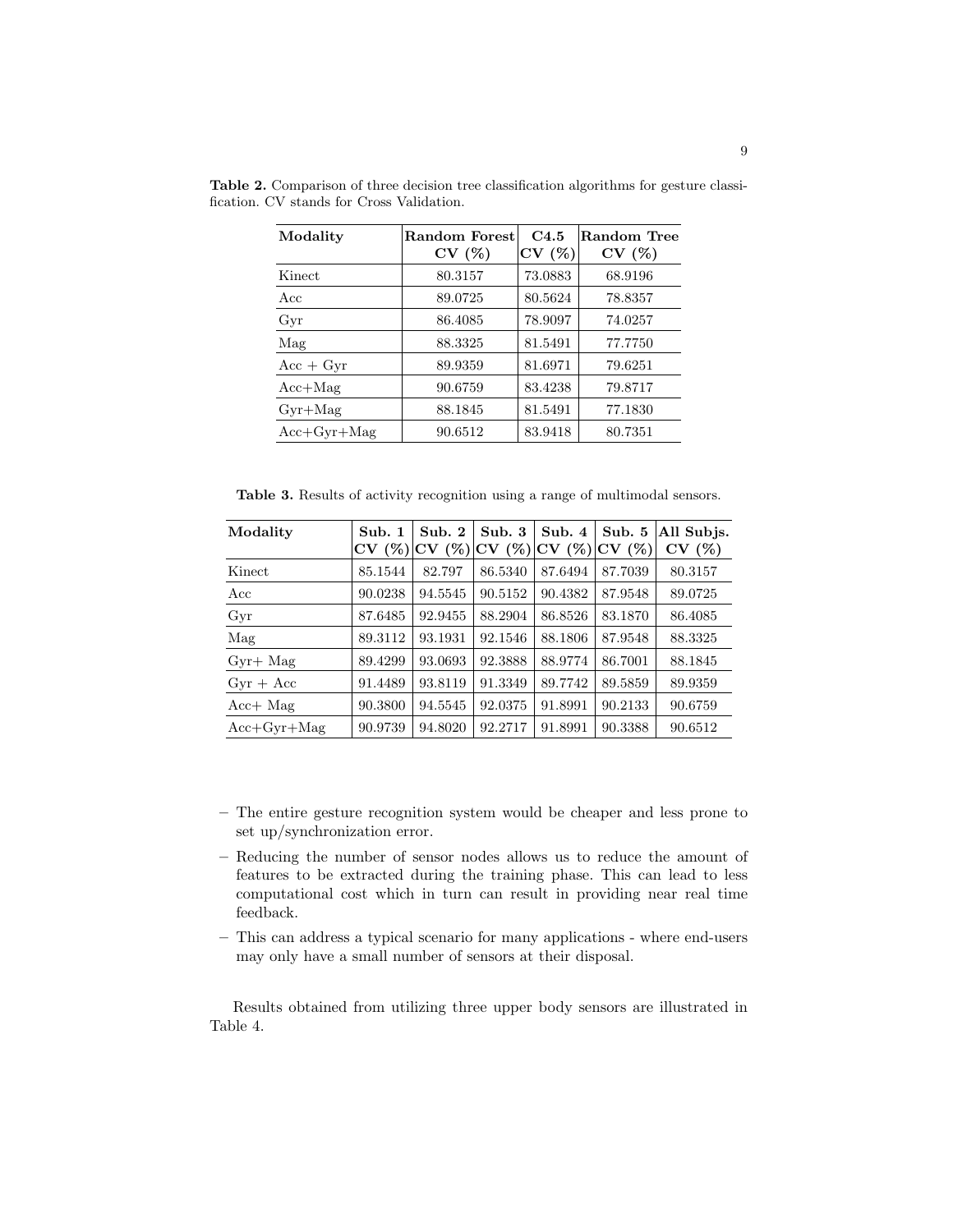Table 4. Activity classification using reduced number of inertial sensors.

| Modality                  |  |  | $\vert$ Sub. 1 $\vert$ Sub. 2 $\vert$ Sub. 3 $\vert$ Sub. 4 $\vert$ Sub. 5 $\vert$ All Subs.<br>$ \mathrm{CV}(\%) \mathrm{CV}(\%) \mathrm{CV}(\%) \mathrm{CV}(\%) \mathrm{CV}(\%) \mathrm{CV}(\%)$ |
|---------------------------|--|--|----------------------------------------------------------------------------------------------------------------------------------------------------------------------------------------------------|
| Selected<br>$ACC+Gyr+Mag$ |  |  | $\mid$ 90.7363 $\mid$ 93.2693 $\mid$ 89.8126 $\mid$ 90.4382 $\mid$ 88.0803 $\mid$ 88.7025                                                                                                          |

Table 5. Activity classification using down-sampled data.

| Modality                  | Sampling   Sub. $1$   Sub. $2$   Sub. $3$   Sub. $4$   Sub. $5$   All Subs.<br>Frequency CV $(\%)$ CV $(\%)$ CV $(\%)$ CV $(\%)$ CV $(\%)$ CV $(\%)$ |  |  |                                                    |
|---------------------------|------------------------------------------------------------------------------------------------------------------------------------------------------|--|--|----------------------------------------------------|
| Selected<br>$ACC+Gvr+Mag$ | $32$ Hz                                                                                                                                              |  |  | $ 89.5487 93.1931 88.8759 89.1102 87.8294 87.8999$ |

## 3.4 Using down sampled data

In a further attempt to reduce the cost of the system amd the amount of computation at each window, we down sampled the inertial sensors data from 256Hz to as low as 32Hz, effectively reducing the computation time by a factor of 8. The results are shown in Table 5. Down sampling can simulate the output of inertial sensors systems manufactured to lower specification.

#### 4 Results

We have compared three different fast decision tree techniques including random forest, random tree and C4.5 to classify activities in our dataset. We trained all the classifiers on each modality and performed 10 fold cross validation to test the performance. The comparisons of these techniques are summarized in Table 2. It is clearly shown that the highest accuracy can be obtained by using random forest followed by the C4.5 technique.

As can be seen in Table 3, using accelerometers, gyroscopes or magnetometers can provide more overall accuracy to classify activities than using the Kinect sensor. Table 3 also shows that by combining the data from accelerometers, gyroscopes and magnetometer, maximum accuracy can be achieved. However, even using any one of these modalities on its own its still outperforms the Kinect. The output from the random forest classifier for the selected sensors (left/right wrist sensor and chest sensor) is illustrated in Table 4. As shown, reducing the number of sensor nodes does not degrade the overall accuracy since all the activities studied in this work contain upper body movement components. In addition, we have investigated the effect of down-sampled data to simulate utilizing low-cost inertial sensors for gesture recognition. Not only does it simulate the low-cost scenario, it also decreases the computational cost to achieve near real time application. We have down sampled the data from 256 Hz to 32 Hz for this experiment.

10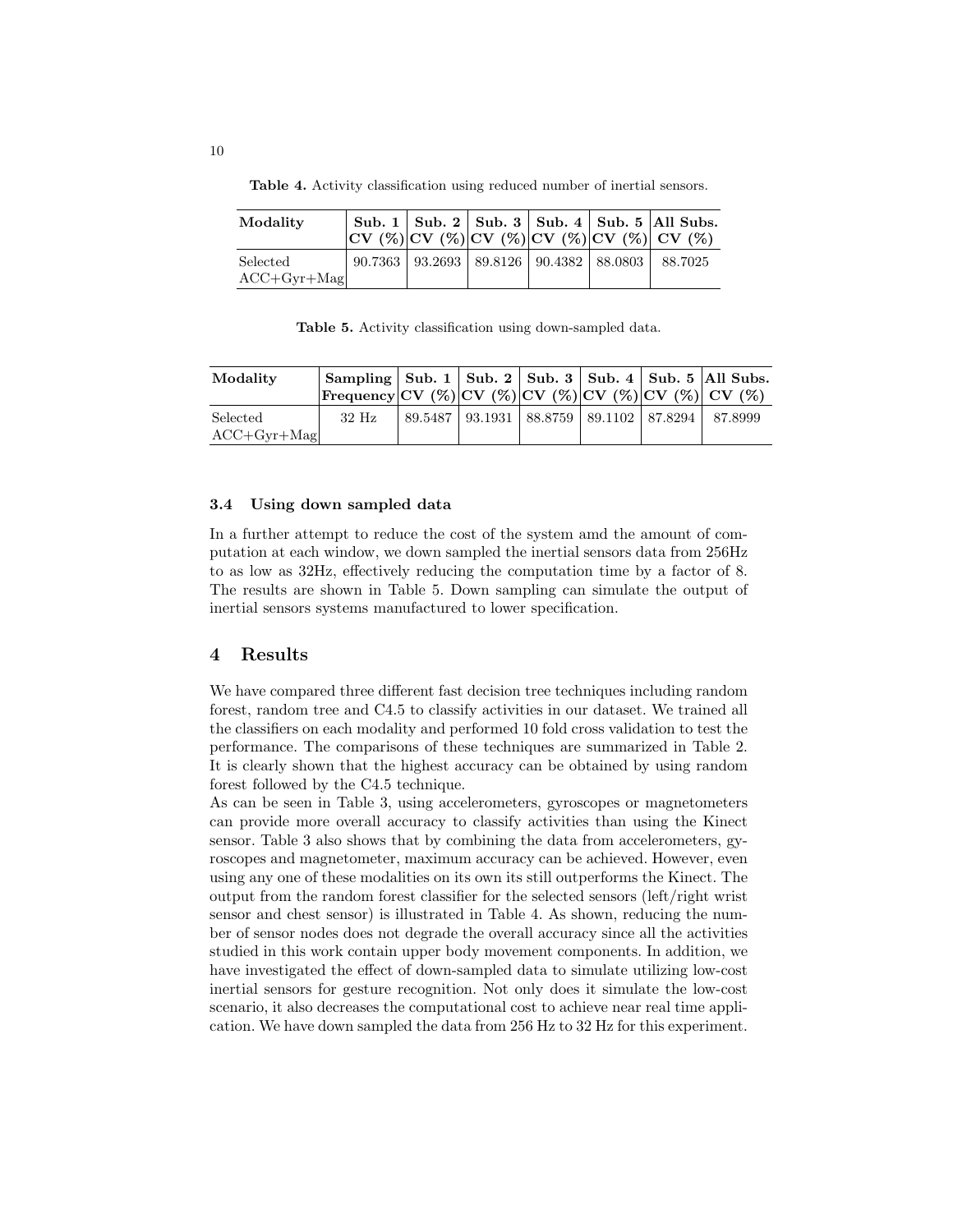Table 5 summarizes the results obtained from down-sampled inertial sensors. As can be seen, this does not significantly affect the accuracy as normal human movements are not as fast as 32 repetitions per second (32Hz) and thus cheap inertial sensors with 32Hz sampling rate can be considered to be used to capture human activities.

Finally, decision trees are relatively fast to classify activities and therefore are suitable techniques for near real time or real time applications. Once the features were selected, it took between 0.5 seconds to 0.76 seconds to produce a random forest of 30 trees model for each subject's dataset on a MacBook Pro 2.33GHz framework. In the future, further optimization techniques are required to enhance the performance of the devised system to achieve real time feedback.

## 5 Conclusions

In this paper we described a novel inertial-based system that automatically classifies a large range of activities (17 different gestures) using a customized random forest decision tree. Our system achieved near real time gesture recognition by appropriately selecting the sensors that led to the greatest contributing factor for a particular task. Our technique is capable of classifying various gestures successfully using inertial sensors with up to 91% overall accuracy, making it extremely competitive with the MS Kinect. We have fully analyzed our system for a wide range of MoCap solutions thus providing a look up table to enable potential researchers to choose an appropriate MoCap solution based on their specific accuracy requirements. We managed to achieve a high level of accuracy for a low-cost system which is capable of providing feedback in near real time. Our results point to the fact that the Kinect is clearly not the only option to be considered for applications requiring MoCap. Its attraction is rooted in its low-cost and lack of instrumentation but it is inherently limited in terms of the scenarios in which it can be implemented. Low-cost inertial sensors, on the other hand, do not suffer from many of the limitations associated with the Kinect and can operate in outdoor unconstrained environments. We have shown in this paper that very similar or even higher accuracy to Microsoft Kinect can be achieved with a very small amount of human instrumentation. This potentially paves the way for novel future multimedia applications whereby human motion and interaction can be captured in a range of challenging environments, not just indoors in front of a computer.

# Acknowledgments

The research leading to these results has received funding from the European Community's Seventh Framework Programmes (FP7/2007-2013) under grant agreement no. ICT-2011-7-287723 (REVERIE project) and (FP7/2013-2016) under grant agreement no. ICT-2011-8.2.601170 (REPLAY project).